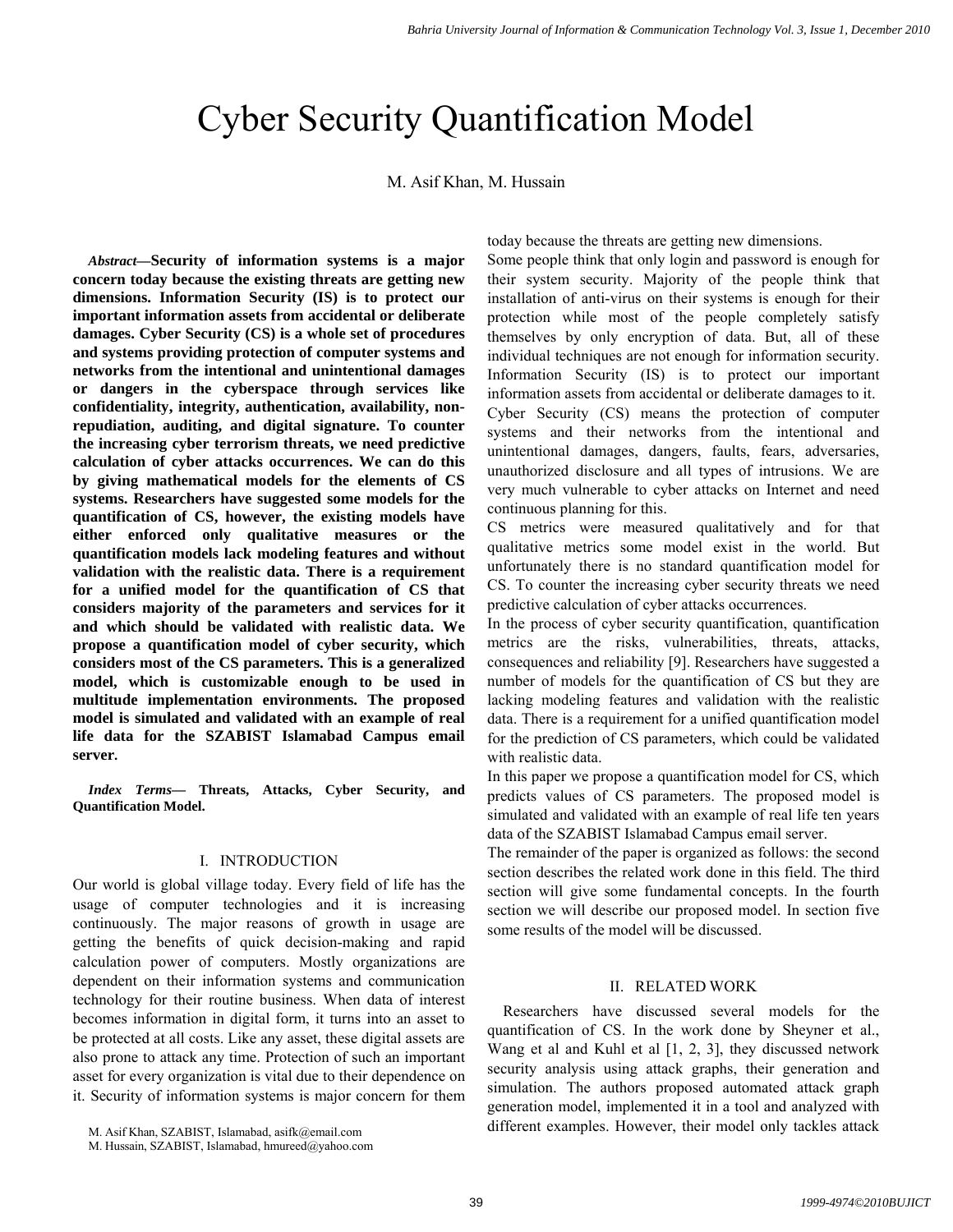generations. Our approach is to quantify the attack parameter but we have not implemented it in a tool like theirs.

# IV. MODEL DESCRIPTION

Madan et al. [4], have discussed the security attributes of intrusion tolerant systems and proposed quantification model for analysis of security attributes of intrusion tolerant systems. In their model the attacker's effort was modeled with exponential distribution. But our claim is that this variable (attacks) is discrete in nature and not continuous and we model attack with a discrete distribution.

Gordon et al. [5], have discussed about the problem of quantification of cyber and physical security in isolation and proposed a quantified model integrating cyber and physical security. In their proposed model the authors consider the physicals and cyber attacks paths.

In the work done by Zhu et al. [6], they assumed the modeling strategies of attacker's behavior and proposed a new model called Turing Assessor (TA). It is a simulation technique that is used for the system security. This was accomplished by the steps of system security property for functionality and evaluated for that. It only considers one functionality this is fairly limited.

Our approach of predictive quantification of CS parameters and an integrated CS model is inspired by the work of Schneidewind [7, 8, 9]. They have claimed that to protect from the destructive response of cyber terrorism to information world, predictive models would be required for cyber attacks estimation before they occur. In their work they have assumed specific security services. Our model considers all security services. They use continuous statistical distribution for discrete variables while our model assume discrete statistical distribution for discrete variables as the nature of events (attacks are discrete events) and not continuous.

#### III. BACKGROUND

In this paper, we propose quantification model of Cyber Security. Our model based on our knowledge learned from critical review of the related literature.

Cyber Security Quantification Model is the combination of four words;  $C$ yber + Security + Quantification + Model.

Cyber is the combination of information systems and networks. Security is a set of measures and mechanisms used for protection from dangers or fear for things. Quantification is the property of things that is to be measured or expressed in numbers. A model is a conceptual representation of some real objects, processes, or systems in terms of measurable parameters.

Cyber Security is a whole set of procedures and systems providing protection of information systems and networks from intentional and unintentional damages or dangers. Quantification model is the representation of a system whose parameters can be expressed in numbers. Cyber security quantification model is the numerical representation of CS parameters.

Quantification model for Cyber Security is not as simple as to derive a mathematical equation for this and that is enough. To understand this process we need to examine the whole process, i.e. what are the activities involved, entities on what activities operated and relationships between them.

To understand and develop the CS theory numerical models are required. We describe and apply our numerical models for the CS parameters and services here.

Measurement is determined directly by evaluation of specific and discrete values while metrics are indirect comparison values derived from measurements. Metrics should be specific, measurable, attainable, repeatable and time-dependent (SMART) George et al. [10].

There should be a process to model a real world entity (system) and simulate that model for verification and validation. At first, an experimental frame is required to be set to identify inputs, outputs and their relationships. Then we have to characterize a class of candidate model for selection. Once a specific type of model has been selected then one need to estimate parametric values through it. After estimation has been done simulating the model so that its values can be validated and verified as compare to the real world data.

In our case the real world entity is the CS system with different parameters and services provided as given in "Fig. 7". Steps of simulation-model are given in "table.1". We are required to model its parameters and then simulate it. Experimental frame for our case is the SZABIST Islamabad Campus email server providing email facility to the campus people. Inputs to the system are the email transactions and outputs are the predicted values of risks, vulnerabilities, threats, attacks, consequences and reliability. For these predicted values to obtain we can use mathematical or statistical models (stochastic models). Through theses predicted values we can set our priorities.

First of all we describe the variables and their naming used in our models.

Variables defined are as follows:

 $t =$ Time at which an event occur.

 $V(t)$  = Vulnerabilities for given threat at time t.

 $V =$ Total number of Vulnerabilities.

 $T =$ Threats existed at time t.

 $P_{V}(t)$  = Probability of vulnerability for a given threat at time t.

 $P_{A}(t)$  = Probability of an attack occurred at time t.

 $\lambda$  = Inter arrival rate of attacks.

 $n =$  Number of attacks occurred.

 $f =$ Failure rate.

 $\text{Re} l(t)$  = Reliability of a system at time t.

 $C(t)$  = Consequence of the attack at time t associated with risk and vulnerability.

 $P_T(t)$  = Probability of threat assumed at time t.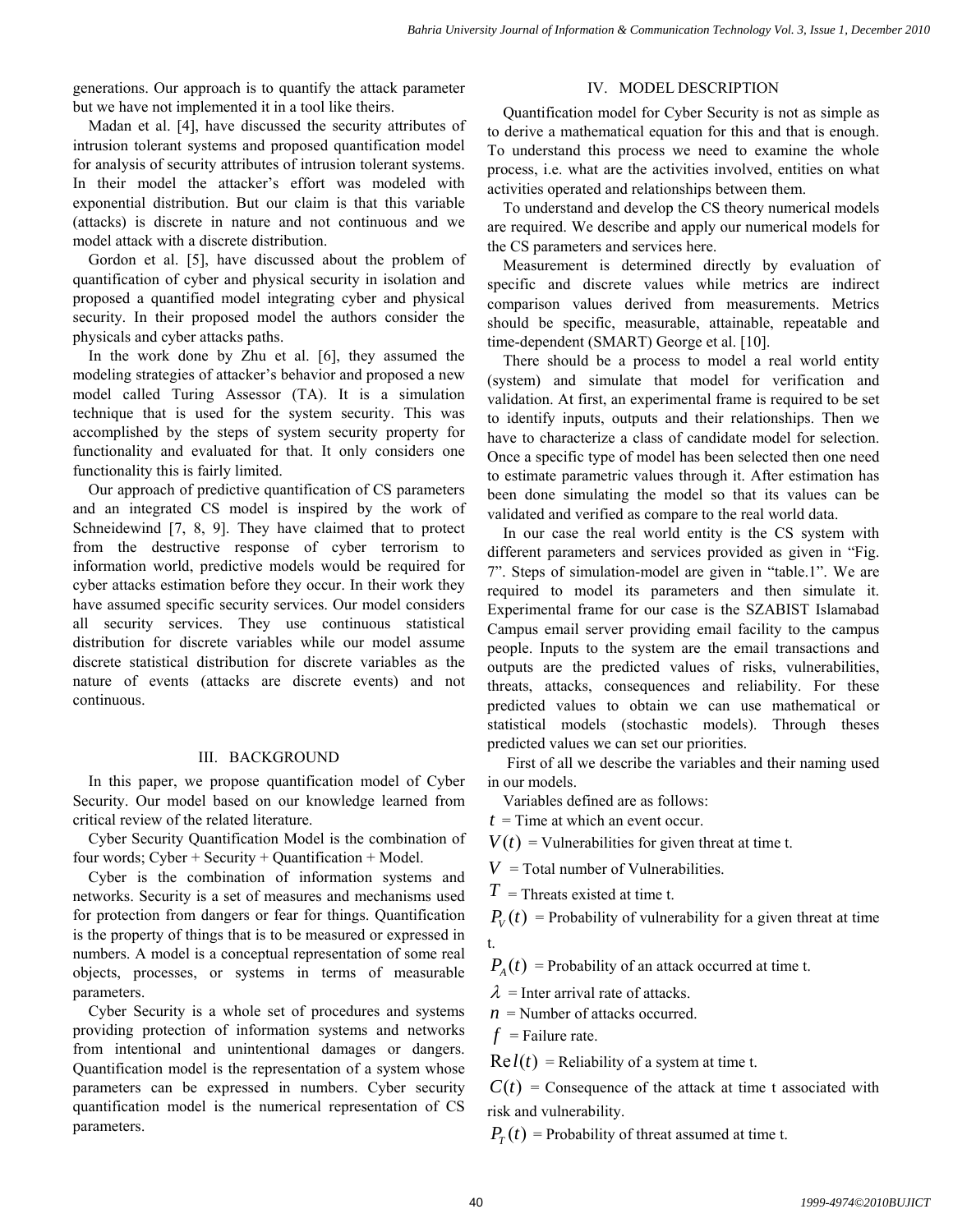| <b>TABLEI</b><br>SIMULATION-MODEL PROCESS |                                  |  |
|-------------------------------------------|----------------------------------|--|
| Real World Entity                         | Model                            |  |
| • A prior Knowledge exists about          | • A prior Knowledge exists about |  |

| it                                                                                               | it                                                                                                                                 |
|--------------------------------------------------------------------------------------------------|------------------------------------------------------------------------------------------------------------------------------------|
| Set goals for study behavior in a<br>context                                                     | Set goals for study behavior in a<br>context                                                                                       |
| • Set experimental frame having<br>inputs (causes), outputs<br>(effects) and their relationships | • Set experimental frame<br>definition having inputs<br>(generator), outputs<br>(transducer) and their<br>relationships (acceptor) |
| • Characterize system within<br>context                                                          | Select a specific class of model<br>$\bullet$<br>and characterize the structure of<br>model                                        |
| • Execute real experiment                                                                        | • Estimate data values<br>• Execute virtual experiment<br>(Simulation)                                                             |
| • Gain the experimental data                                                                     | • Gain the simulation data                                                                                                         |
| • Analyze the data, i.e. validation                                                              | Analyze the data, i.e. validation<br>and verification of the model<br>and data                                                     |
| Documentation                                                                                    | Documentation<br>Implementation                                                                                                    |

 $P_R(t)$  = Probability of risk for a given threat at time t

#### *A. Vulnerability Model*

Our first model is vulnerability model, which predicts the vulnerability of any given system at time t. Vulnerability is the presence of faults or errors that may cause harm to a system.

•

If two events *E* and *F* are such that *E* is dependent on *F* then the probability of *E* is called conditional probability denoted by  $P(E | F)$  and given as  $P(E | F) = \frac{P(E \cap F)}{P(F)}$ , Charles et al. [11]. So, probability of vulnerability for a given threat at time t is  $P_{V|T}(t) = \frac{P_{V \cap T}(t)}{P_T(t)}$ *V T T*  $P_{V \cap T}$  (t  $P_{V|T}(t) = \frac{P_{V|T}(t)}{P_T(t)}$  (conditional probability) where V and T are vulnerability and threat respectively. But

we know that V and T are independent, so  $P_V(t) = \frac{V(t)}{V}$  (1).

#### *B. Attack Model*

Our second model is attack model, which predicts the number of attacks occurred at time t. Attack is a subjective entity whose intention is likely to cause harm. It follows the Poisson law, i.e.  $P_A(t) = e^{-\lambda t} * \frac{(\lambda t)}{\lambda}$ !  $\mathcal{L}_{t, \ast}(\lambda t)^n$  $P_{A}(t) = e^{-\lambda t} * \frac{(\lambda t)^{2}}{2}$ *n*  $=e^{-\lambda t}*\frac{(\lambda t)^n}{\lambda}$ , where  $\lambda$  is the interarrival rate of attacks and n is the number of attacks occurred in time interval t. Here  $n = \lambda t$  if we study an attack occurred at time t. So probability of an attack occurred at time t is

$$
P_A(t) = e^{-\lambda t} * \frac{(\lambda t)^{\lambda t}}{(\lambda t)!}
$$
 (2).

Schneidewind [8] has used exponential distribution instead of Poisson. The attacks occurred at time t follow the Markov process so we use the Poisson distribution for it.

## *C. Reliability Model*

Third model is reliability model, which gives the reliability of a system at time t. Reliability is the characteristic of goodness. If f is given as the failure rate then reliability of a system at time t is given by  $\text{Re} l(t) = e^{-ft}$  (3) [12].

#### *D. Threat Model*

Our fourth model is threat model, which predicts the threat at time t. Threat is an adversary that is motivated to exploit system vulnerability and cause damage. Probability of threat assumed at time t is given as  $P_T(t) = P_V(t)^* \text{Re} l(t)$  (4).

Where  $P_{V}(t)$  is the probability of vulnerability for a given threat at time t and  $\text{Re} l(t)$  is reliability of a system at time t as given in equations (1) and (3) respectively.

### *E. Consequence Model*

Our fifth model is consequence model, which predicts the consequence of an attack occurred at time t. Consequence is the result or effect of some process. Consequence of an attack

occurred at time t is given as 
$$
C(t) = \frac{P_A(t)}{P_T(t)}
$$
 (5).

Where  $P_A(t)$  is probability of an attack occurred at time t and  $P_T(t)$  is probability of threat assumed at time t as given in equations (2) and (4) respectively.

## *F. Risk Model*

Our sixth model is risk model, which predicts the risks at time t. Risk is the chance or possibility of danger or loss of any asset, digital in our case. It cannot be measured directly and correctly. We only assign relative values to it through different methods. In literature Richard et al. [13] gives the basic equation for Risk as:

*Risk = Vulnerability \* Threat \* Consequence.* 

So probability of risk for a given threat at time t is given as  $P_{R}(t) = P_{V}(t) * P_{T}(t) * C(t)$  (6).

Where  $P_V(t)$  is the probability of vulnerability for a given threat at time t,  $P_T(t)$  is probability of threat assumed at time t and  $C(t)$  is consequence of an attack occurred at time t as given in equations (1), (4) and (5) respectively. Schneidewind [8, 9] model is similar to our model but, in contrast, we use probability of threat instead of probability of attack.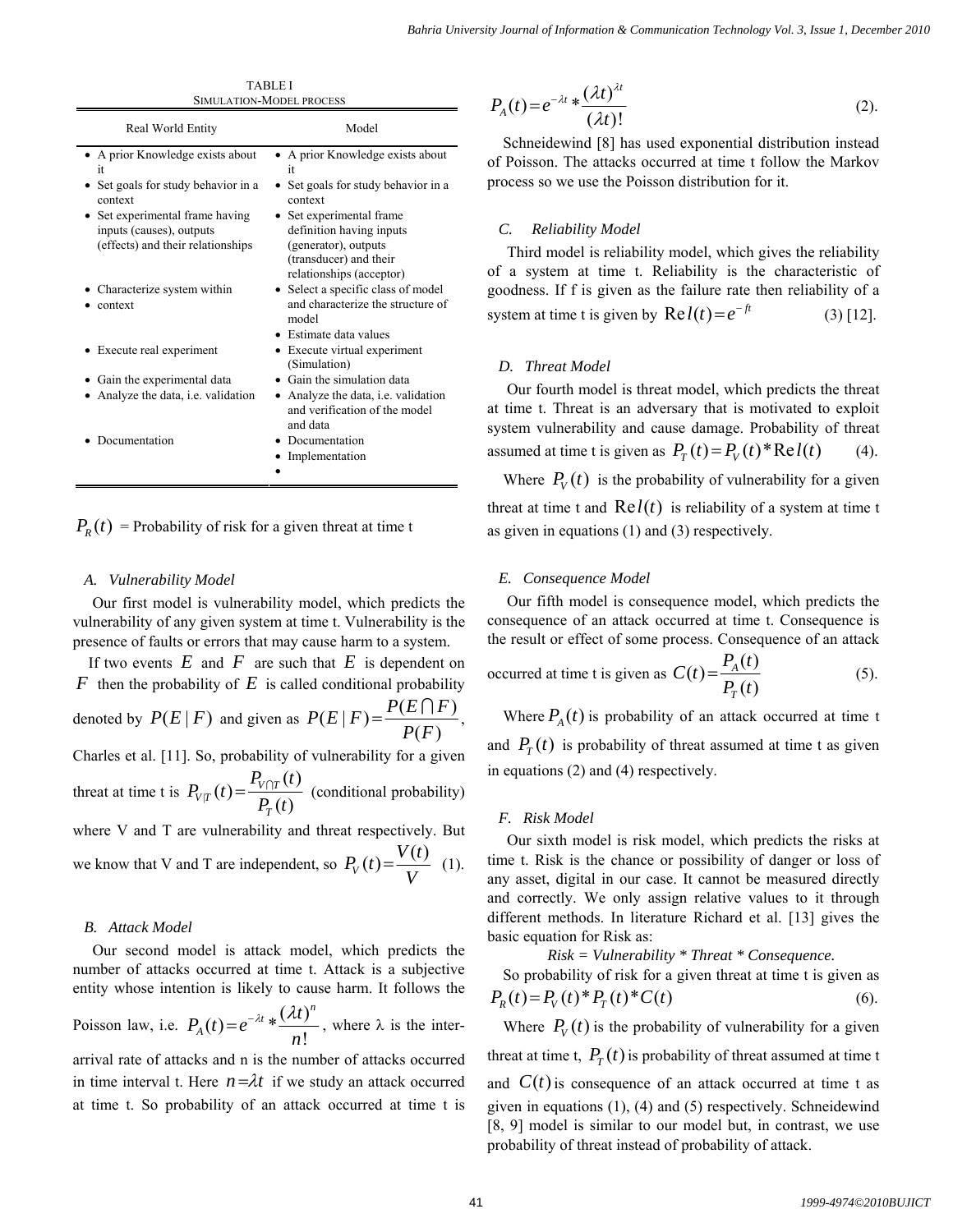For the process of Cyber Security Quantification all of the data is not available in measurable form rather we have metrics for them. Measurements or metrics for all these parameters should be identified and calculated. If we are given the value of t,  $V(t)$ ,  $\lambda$ , and f we can find the predicted values of CS parameters with the help of above seven equations.

### V. DISCUSSION AND ANALYSIS

We are given the real life ten years data of the SZABIST Islamabad Campus email server as given in tables 2 and 3. We use MATLAB to plot our values and find the respective values of parameters.

TABLE II INPUT DATA OF SZABIST EMAIL SERVER

| Data | Time Index<br>(t) | Type of attack         | Vulnerability |
|------|-------------------|------------------------|---------------|
| 2000 |                   | Denial of Service      | 587           |
| 2001 | 2                 | Virus                  | 322           |
| 2002 | 3                 | Probe                  | 271           |
| 2003 | 4                 | Account Compromise     | 134           |
| 2004 | 5                 | Packet Sniffer         | 124           |
| 2005 | 6                 | Root Compromise        | 62            |
| 2006 |                   | Trojan Horse           | 59            |
| 2007 | 8                 | Worm                   | 27            |
| 2008 | 9                 | Spyware                | 17            |
| 2009 | 10                | Corruption of Database | 8             |

Inter arrival rate of attacks  $(\lambda) = 0.5$ , failure rate (f) = 0.2

We use the data given in our proposed models and find out some results as under.

- 1. As the number of vulnerabilities increases probability of risk increases i.e. probability of risk is directly proportional to the probability of vulnerability.
- 2. All the predicted values of parameters are directly proportional to the number of vulnerabilities.
- 3. Probability of threats is directly proportional to the probability of vulnerability.
- 4. As the maximum number of vulnerabilities is for the threat of DOS (Denial Of Service) so it has the maximum probability for vulnerability, attacks, threats and risk.
- 5. Consequence of a threat is inversely proportional to the probability of threats.

We also give the different plots for the calculated values of parameters.

Figure 1 gives the relation of vulnerability and attack. It shows that, as the number of vulnerability increases so does the probability of attack, i.e. the probability of attack is maximum at the maximum number of vulnerabilities (DOS attack).

Figure 2 shows the relation of vulnerability and threats. It gives that, as the probability of vulnerabilities increases so does the probability of threats increases (i.e. directly proportional).

Figure 3 shows the relation of threats and its consequence. It gives that, as the consequence value of a threat increases, its



Fig.1. Vulnerability vs. Attack Probability Plot



Fig.2. Vulnerability Probability vs. Threat Probability



Fig.3. Threat Probability vs. Consequence Plot

probability of threats decreases. Consequently, consequences having less threat, as more effort required for success.

Figure 4 shows the relation of threats and attacks. It gives that, as the probability of threats increases so does the probability of attacks (i.e. maximum value for the threat and attack of DOS).

Figure 5 shows the relation of vulnerability and risks. It gives that, as the probability of vulnerabilities increases so does the probability of risks increases i.e. higher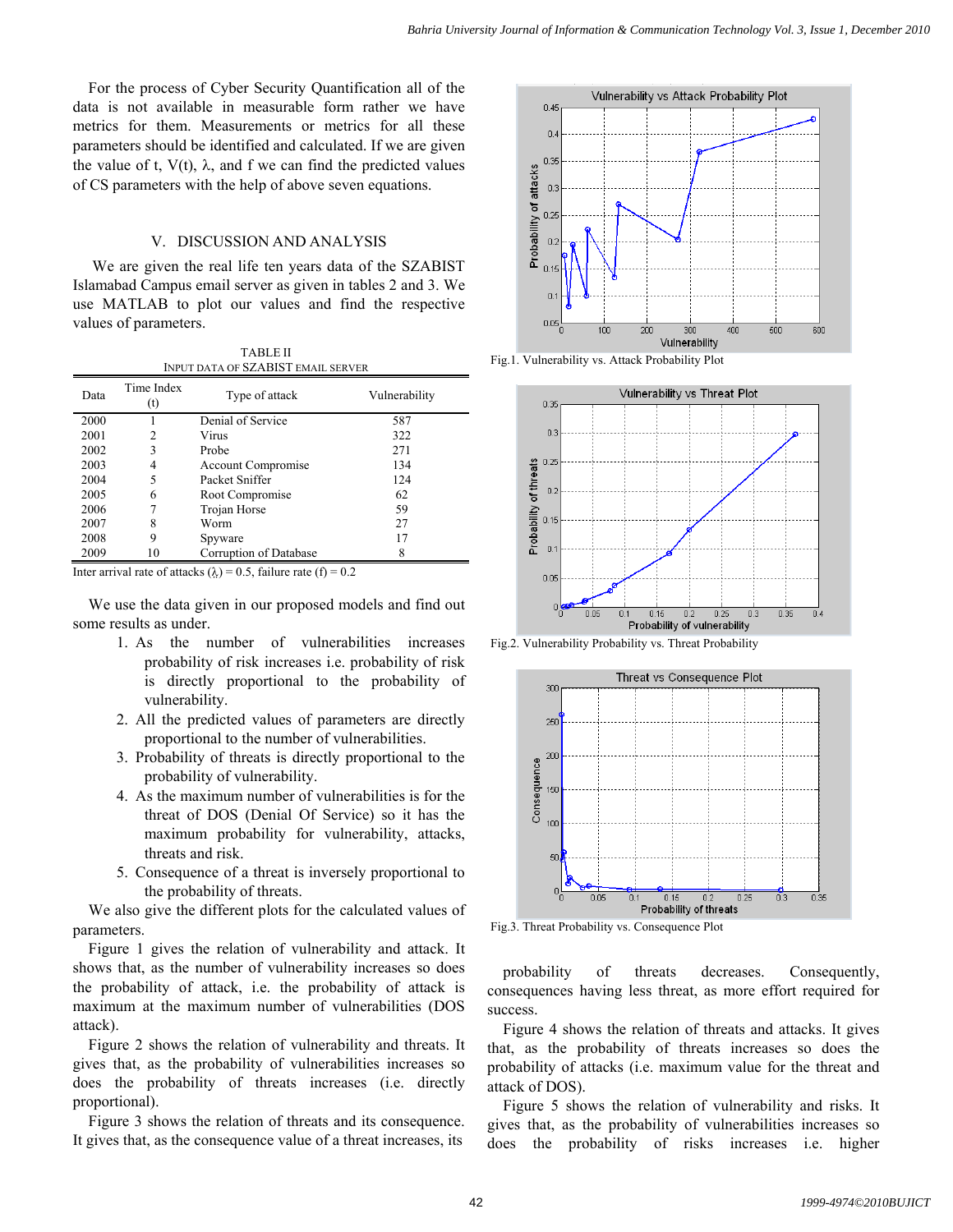

Fig.4. Threat Probability vs. Attack Probability Plot



Fig.5. Vulnerability Probability vs. Risk Probability Plot



Fig.6. Threat Probability vs. Risk Probability Plot

vulnerabilities having more risks to compromise.

Figure 6 shows the relation of threats and risks. It gives that, as the probability of threats increases so does the probability of risks increases i.e. higher threats having more risks to attack.

## VI. CONCLUSION

A detailed quantification model for Cyber Security is proposed that not only follows a standard modeling process and rules but also quantifies risk, vulnerability, threat, attack,

consequence, and reliability. We use discrete probability distributions for discrete variables and also integrate all the parameters.

## VII. FUTURE WORK

The proposed model will be implemented in an automatic tool so that a simulator could be designed. After developing an automated model, the implementation of CS and its net impact will be more easily quantifiable.

#### ACKNOWLEDGMENT

We would like to thank Mr. Abid Shehzad (Network Administrator, SZABIST Islamabad Campus) for provision of previous ten years data of email server attack data of the campus required for our validation.

#### **REFERENCES**

- [1] O. Sheyner, J. Haines, S. Jha, R. Lippmann, J. M. Wing "Automated generation and analysis of attack graphs", *In Proceedings of the 2002 IEEE Symposium on Security and Privacy*, May 2002, pp 273-284. http://doi.ieeecomputersociety.org/10.1109/SECPRI.2002.1004377
- [2] L. Wang, A. Singhal, S. Jajodia "Toward Measuring Network Security Using Attack Graphs", *Proc. of the 2007 ACM workshop on Quality of protection,* Oct 2007, pp 49-54. http://portal.acm.org/citation.cfm?id=1314273
- [3] M. E. Kuhl, J. Kistner, K. Costantini, M. Sudit "Cyber attack modeling and simulation for network security analysis", *Proc. of the Winter Simulation Conference,* Dec 2007, pp 1180-1188. http://portal.acm.org/citation.cfm?id=1351749
- [4] B. B. Madan, K.G. Popstojanova, K. Vaidyanathan, K. S. Trivedi "A method for modeling and quantifying the security attributes of intrusion tolerant systems", *Performance Evaluation,* vol. 56, pp. 167-186, March 2004. http://www.ee.duke.edu/~kst/security/Madan.pdf
- [5] K. A. Gordon, G. D. Wyss "Comparison of Two Methods to Quantify Cyber and Physical Security Effectiveness", *Sandia Report,* SAND2005-7177, Nov 2005. http://infoserve.sandia.gov/sand\_doc/2005/057177.pdf
- [6] J H. Zhu, C. Chigan, F. Bao "Turing Assessor: A New Tool for Cyber Security Quantification", *Proc. of IEEE Wireless Communications and Networking Conference,* April 2006, pp. 629 – 633.

http://ieeexplore.ieee.org/iel5/11060/34935/01683542.pdf?arnumber=16 83542

- [7] N. F. Schneidewind, "Internet Cyber Attack Model", *The R & M Engineering Journal, American Society for Quality*, 2005.
- [8] N. F. Schneidewind, "Cyber Security Prediction Models", *The R & M Engineering Journal, American Society for Quality,* Dec 2005.
- [9] N. F. Schneidewind, "Integrated Cyber Security Model", *The R & M Engineering Journal, American Society for Quality,* 2005.
- [10] Jelen, George; "SSE-CMM Security Metrics," *NIST and CSSPAB Workshop, Washington DC, USA,* 13-14 June 2000. http://csrc.nist.gov/csspab/june13-15/jelen.pdf
- [11] Charles M. Grinstead, J Laurie Snell, "Introduction to Probability" *second edition.*

http://www.dartmouth.edu/~chance/teaching\_aids/books\_articles/probab ility\_book/pdf.html

- [12] Igor Bazovsky, Reliability Theory and Practice, *Prentice- Hall, Inc.,* 1961. http://www.amazon.com/Reliability-Theory-Practice-Dover-Mathematics/dp/0486438678
- [13] Richard Enbody, "Interdisciplinary topics in Cyber Security", *Computer Science and Engineering, Michigan State University.* http://www.cse.msu.edu/~cse429/lectures06/lecture1.ppt